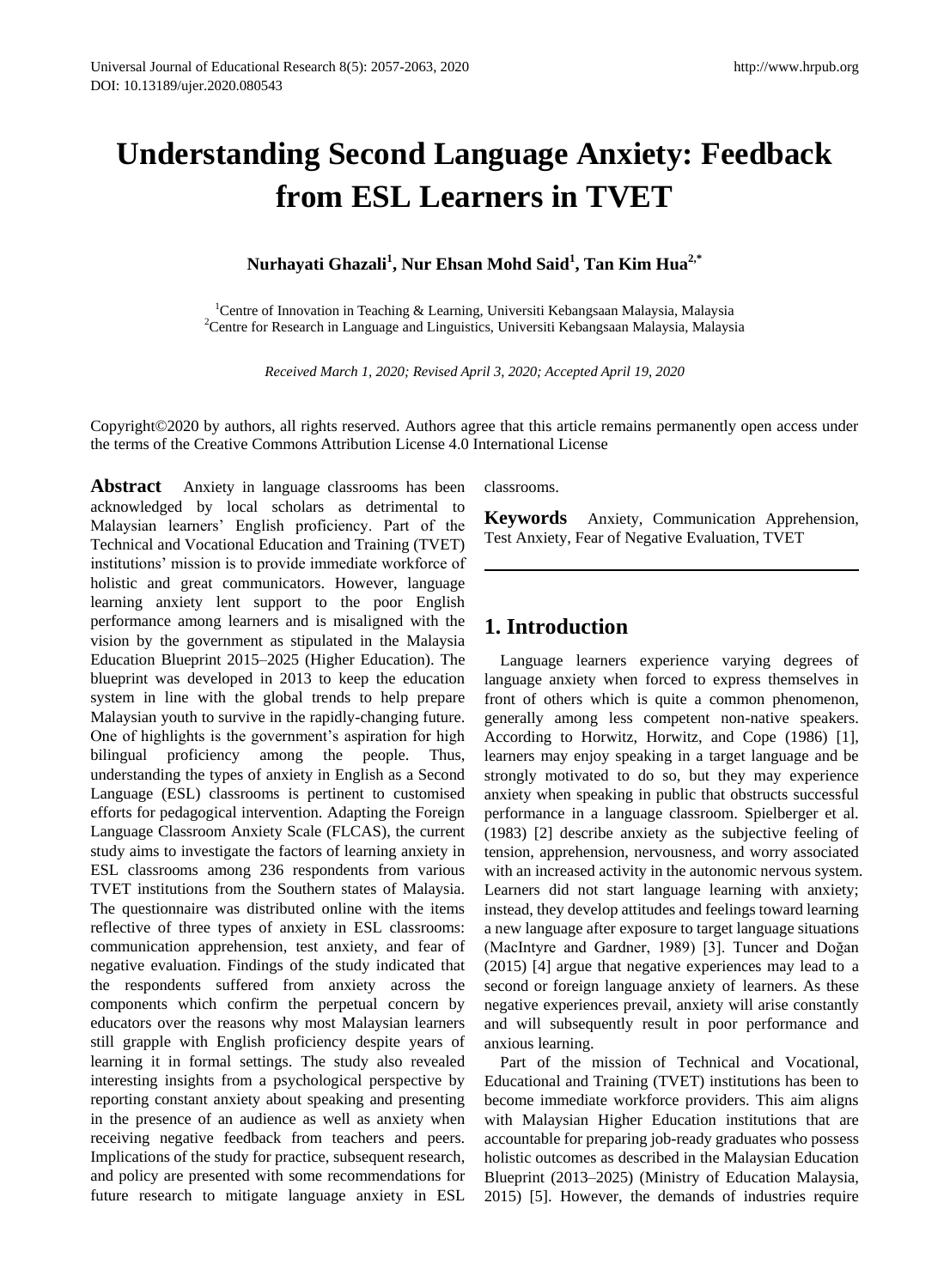learners to attain certain skills, especially communication skills. This demand is among the major issues for TVET educators who are tasked to prepare their graduates for employability (Abdullah & Majid, 2013; Sada et al., 2015; Sulaiman & Ambotang, 2017) [6-8]. Furthermore, TVET institutions' low academic requirements for admission reflect the general differences in academic background between TVET and university students, which indicates that poor command of English is critical among TVET learners (Ismail & Abiddin, 2014) [9].

Anxiety is among the factors that contribute to TVET learners' low proficiency in English language (Tati et al., 2016) [10]. Learners' level of anxiety might vary accordingly, and they might be anxious due to their incompetence with the unfamiliar language that they are required to learn. The situation thus leads to poor language performance. By applying the model of Foreign Language Classroom Anxiety Scale (FLCAS) of Horwitz, Horwitz, and Cope (1986) [1], this study aims to identify the factors that contribute to learners' second language classroom anxiety.

### **1.1. Literature Review**

As defined by Horwitz, Horwitz, and Cope (1986) [1], foreign language anxiety is based on three factors related to performance anxiety within academic and social contexts. These factors are 1) communication apprehension (CA), 2) test anxiety, and 3) fear of negative evaluation. McCroskey (1977) [11] stated that the construct of CA is relevant to foreign language anxiety due to its emphasis on interpersonal interactions. Horwitz, Horwitz, and Cope (1986) [1] defined CA as a type of shyness that comes with communicating with other people, and this situation is characterized by anxiety. Gordon and Sarason (1955) [12] support the definition of test anxiety as a type of performance anxiety resulting from fear of failure. Fear of negative evaluation is not limited to test-taking situations but may occur in any social or evaluative situations, such as job interviews and speaking in a foreign language class (Horwitz, Horwitz & Cope, 1986) [1].

### 1.1.1. Communication Apprehension

According to McCroskey, Daly, and Sorensen (1976) [13], in Beatty and Pascual-Ferrá (2015, pg. 1) [14], communication apprehension (CA) refers to the predisposition to avoid communication, if possible, or a suffering from anxiety reactions when communication is inevitable. Saberirad et al. (2016) [15] identified the use of English as foreign language (EFL) textbooks toward Iranian learners' willingness to communicate, CA, and self-perceived communication competence. They discovered that increasing the fear of communication decreased the willingness to communicate. This relationship showed the negative correlation between

learners' willingness to communicate and their CA. Noor et al. (2015) [16] discovered that most undergraduate students from public universities in Malaysia experience a high level of CA when learning English. Furthermore, Aeni et al. (2017) [17] indicated that learners were generally apprehensive during EFL oral communication. Their research concluded that learners showed the highest apprehension for public speaking, and learners with high apprehension displayed more anxiety symptoms than those with moderate and low level of communication apprehension. These findings are consistent with Rafek et al. (2014) [18] that found a negative relationship between speaking performance and CA, as speaking has been proven the most stressful task.

#### 1.1.2. Test Anxiety

Highly test-anxious learners divide their attention between self- and task-relevant variables during task performance; however, low-test-anxious learners fully focused their attention on the task (Wine, 1971) [19]. In addition, highly test-anxious learners typically performed more poorly on tests than low-test anxious learners, especially when the tests are administered under stressful, evaluative conditions. Moreover, new language learners are more anxious than those who are more familiar with the test-taking process in academic environment according to Dordi Nejad et al. (2011) [20]. They discovered that test anxiety negatively affects Iranian university students' academic performance. In addition, Brady, Hard, and Gross (2018) [21] tested first year students' test anxiety and discovered that they experienced a strong sense of test anxiety and are less certain to perform well.

Nonetheless, Cakici (2016) [22] found no link between learners' test anxiety and their language achievement. Teachers in the EFL classroom should be responsible for reducing test-taking and language learning anxiety among the learners in a classroom setting (Cakici, 2016) [22]. However, Thomas, Cassidy, and Heller (2017) [23] revealed that cognitive test anxiety and use of emotion-focused coping strategies were significant predictors of students' long-term academic outcomes. Their results informed that test anxiety influences long-term academic outcomes and highlighted the importance of developing an intervention model that could support learners' emotional regulations to mediate learners' test anxiety. Zwettler et al. (2018) [24] investigated learners' social identification with test anxiety but discovered the negative relation between learners' test anxiety and their social identification. They argued that learners with test anxiety might fear negative evaluations from their peers due to insufficient grades.

#### 1.1.3. Fear of Negative Evaluation

Continual evaluation by the only fluent speaker, who is the teacher, in any second and/or foreign language classroom can make the learners acutely sensitive to the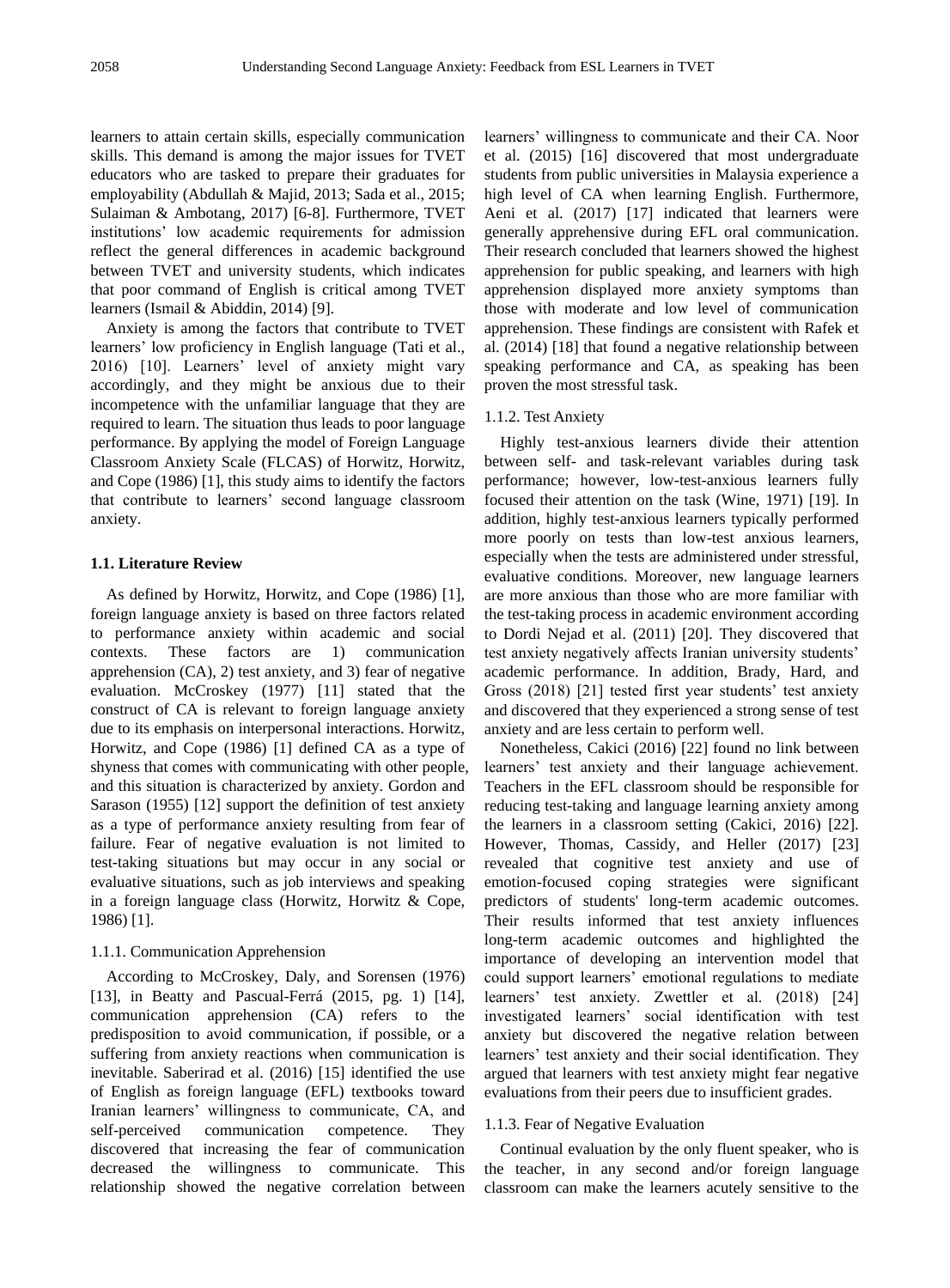evaluations of their peers (Horwitz, Horwitz & Cope, 1986) [1]. A study of anxiety among high school students in China by Zhao (2007) [25] determined that fear of negative evaluation was the most prominent cause of anxiety. Meanwhile, Yamat and Bidabadi (2012) [26] discovered that freshmen students feared being negatively evaluated and suffered anxiety in learning a new language. This finding is supported by Amiri and Ghonsooly (2015) [27] who ranked the factors of language anxiety among freshmen medical students and revealed that fear of negative evaluation ranked first among the components of FLCAS. According to Gopang, Bughio, and Pathan (2018) [28], however, fear of negative evaluation ranked second among the anxiety factors. Their paper suggested that teachers should avoid constant negative evaluation on learners' performance to increase learners' confidence.

Moreover, Akkar and Ahouari-Idri (2015) [29] revealed that fear of negative evaluation is a source of hindrance in language learning. They discovered that most participants believed that fear of negative evaluation detrimentally affected their oral performance. However, they learned that more confident learners slowly overcome their fear of negative evaluation as they learned to speak better English. They concluded the seriousness of the issue, which many EFL/ESL researchers have yet to address. In addition, Tzoannopoulou (2016) [30] indicated that learners were characterized by their strong evaluation apprehension and that the sources of their fear included receiving negative judgements, disapproval, making mistakes, and leaving unfavorable impression on others.

## **2. Materials and Methods**

This investigation adopted a quantitative design using survey questionnaire to answer the research question. A total of 236 respondents from various TVET institutions participated in the survey. The respondents came from various TVET backgrounds, such as Polytechnics, Community Colleges, and GIATMARA all over the Southern State of Malaysia. The respondents were between 18 to 21 years old. Over 200 of the respondents spoke Bahasa Melayu as a first language at home, whereas the others spoke English and other languages (e.g. Mandarin, Tamil, Cantonese, and Minangkabau). The respondents were chosen via purposive sampling from the pool of students who had enrolled in the Communicative English module during their first semester with a minimum grade C.

Horwitz, Horwitz, and Cope's (1986) [1] Foreign Language Classroom Anxiety Scale (FLCAS) was adapted for use in the present study. The items were translated to enhance respondents' comprehension of the study (Subasi, 2010) [31] and were categorized into a 5-point Likert scale with 5 being strongly agree,  $4 - \text{agree}$ ,  $3 - \text{neither}$ agree nor disagree, 2 – disagree. and 1 being strongly disagree. The term "foreign language" was changed to "second language" to fit the purpose of this study. The respondents answered questions with respect to their background, such as their gender, age, race, and languages used at home.

All 236 respondents answered the survey via Google.Form link designed by the main author and sent to other English course lecturers with specific instructions for their students. An online survey was chosen to gather immediate response of students from different locations for its relatively low costs (Teo, 2013) [32]. The link remained active for three days and closed when the number of respondents reached 236. The data collected were analyzed manually and tabulated as indicated in Table 1.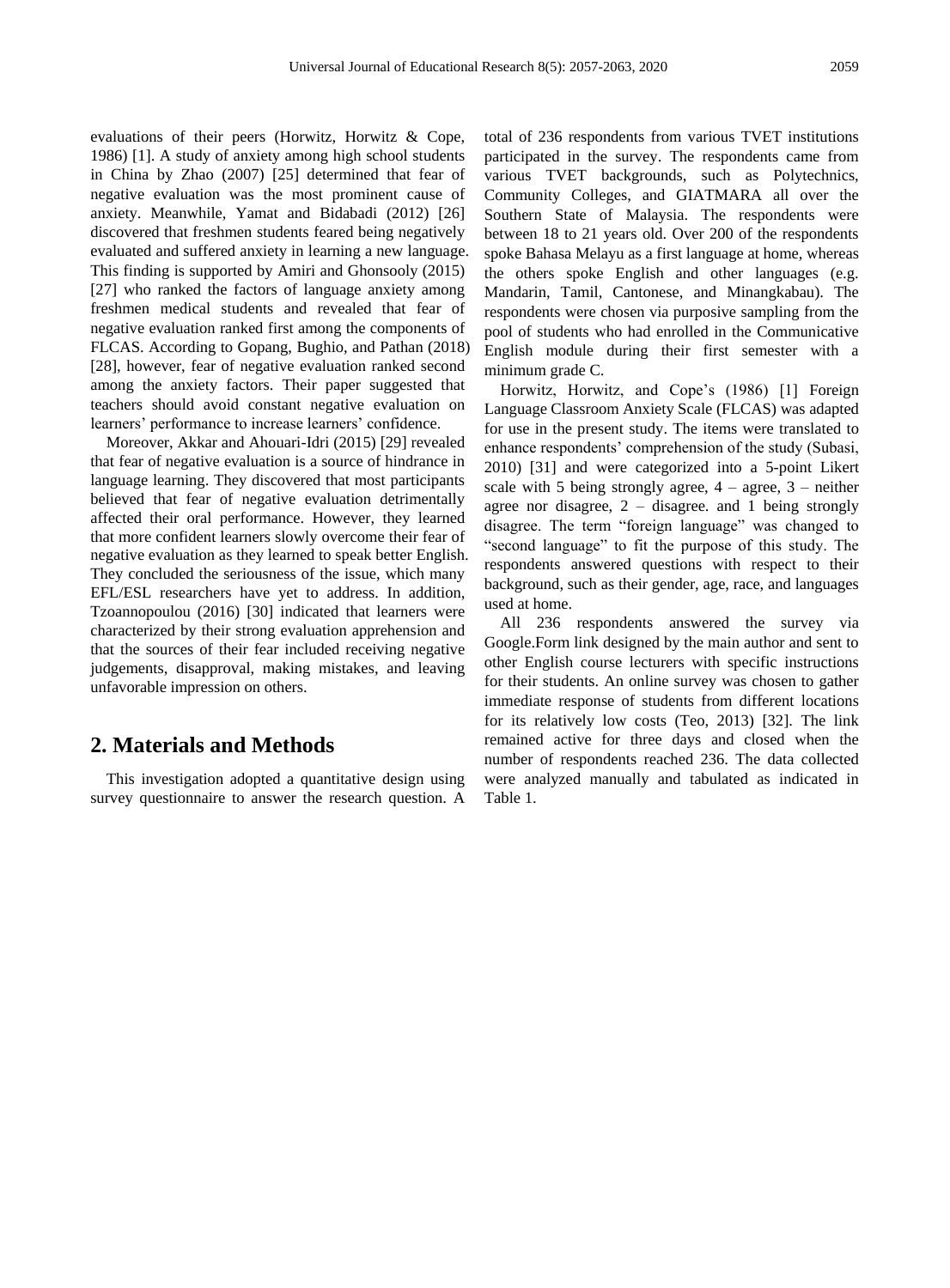| No. | Item                                                                                                   | SD%     | D %  | N %  | A %  | SA % |
|-----|--------------------------------------------------------------------------------------------------------|---------|------|------|------|------|
| 1.  | I never feel quite sure of myself when I am speaking in my English language class.                     | 7.6     | 19.1 | 37.3 | 23.7 | 12.3 |
| 2.  | I do not worry about making mistakes in language class.                                                | 7.2     | 25.8 | 31.4 | 22.9 | 12.7 |
| 3.  | I tremble when I know that I'm going to be called on in language class.                                | 11.9    | 15.3 | 30.1 | 28.4 | 14.4 |
| 4.  | It frightens me when I don't understand what the teacher is saying in the foreign<br>language.         | 12.3    | 20.3 | 30.1 | 21.2 | 16.1 |
| 5.  | It wouldn't bother me at all to take more foreign language classes.                                    | 7.6     | 16.1 | 33.5 | 23.3 | 19.5 |
| 6.  | During language class, I find myself thinking about things that have nothing to do with<br>the course. | 17.4    | 20.3 | 33.1 | 19.9 | 9.3  |
| 7.  | I keep thinking that the other students are better at languages than I am.                             | 5.1     | 8.5  | 27.1 | 36.4 | 22.9 |
| 8.  | I am usually at ease during tests in my language class.                                                | 3.0     | 17.4 | 41.9 | 21.6 | 16.1 |
| 9.  | I start to panic when I have to speak without preparation in language class.                           | 6.8     | 13.1 | 30.9 | 27.5 | 21.6 |
| 10. | I worry about the consequences of failing my foreign language class.                                   | 5.9     | 5.1  | 25.0 | 29.7 | 34.3 |
| 11. | I don't understand why some people get so upset over foreign language classes.                         | 5.1     | 5.9  | 39.0 | 27.5 | 22.5 |
| 12. | In language class, I can get so nervous that I forget things I know.                                   | 10.2    | 14.8 | 26.3 | 31.8 | 16.9 |
| 13. | It embarrasses me to volunteer answers in my language class.                                           | 12.3    | 15.7 | 30.9 | 28.0 | 13.1 |
| 14. | I would not be nervous speaking the foreign language with native speakers.                             | 8.5     | 27.1 | 42.8 | 11.0 | 10.6 |
| 15. | I get upset when I don't understand what the teacher is correcting.                                    | 4.7     | 11.4 | 34.3 | 28.8 | 20.8 |
| 16. | Even if I am well prepared for language class, I feel anxious about it                                 | 5.5     | 11.0 | 35.2 | 33.1 | 15.3 |
| 17. | I often feel like not going to my language class.                                                      | 38.6    | 28.0 | 20.8 | 5.5  | 7.2  |
| 18. | I feel confident when I speak in foreign language class.                                               | 5.9     | 25.0 | 21.1 | 37.8 | 10.2 |
| 19. | I am afraid that my language teacher is ready to correct every mistake I make.                         | 16.5    | 25.0 | 9.2  | 37.4 | 11.9 |
| 20. | I can feel my heart pounding when I'm going to be called on in language class.                         | 11.4    | 22.5 | 25.8 | 23.7 | 16.5 |
| 21. | The more I study for a language test, the more confused I get.                                         | 12.7    | 22.5 | 33.1 | 22.0 | 9.7  |
| 22. | I don't feel pressure to prepare very well for language class.                                         | $5.5\,$ | 18.6 | 37.7 | 25.4 | 12.7 |
| 23. | I always feel that the other students speak the foreign language better than I do.                     | 3.8     | 6.8  | 29.7 | 30.9 | 28.8 |
| 24. | I feel very self-conscious about speaking the foreign language in front of other<br>students.          | 8.1     | 19.9 | 31.4 | 27.1 | 13.6 |
| 25. | Language class moves so quickly I worry about getting left behind.                                     | 9.3     | 19.5 | 38.1 | 20.8 | 12.3 |
| 26. | I feel more tense and nervous in my language class than in my other classes.                           | 12.3    | 16.9 | 39.8 | 23.7 | 7.2  |
| 27. | I get nervous and confused when I am speaking in my language class.                                    | 10.6    | 21.2 | 35.6 | 25.0 | 7.6  |
| 28. | When I am on my way to language class, I feel very relaxed.                                            | 1.7     | 14.4 | 40.3 | 30.9 | 12.7 |
| 29. | I get nervous when I don't understand every word the language teacher says.                            | 5.9     | 14.8 | 36.9 | 27.5 | 14.8 |
| 30. | I feel overwhelmed by the number of rules you have to learn to speak a foreign<br>language.            | 11.4    | 15.7 | 38.6 | 25.0 | 9.3  |
| 31. | I am afraid that the other students will laugh at me when I speak the foreign language.                | 11.4    | 18.2 | 27.5 | 25.0 | 17.8 |
| 32. | I would probably feel comfortable around native speakers of the foreign language.                      | 7.2     | 17.4 | 47.9 | 18.6 | 8.9  |
| 33. | I get nervous when the language teacher asks questions which I haven't prepared in<br>advance.         | 7.2     | 11.0 | 27.5 | 32.3 | 22.0 |

**Table 1.** Foreign Language Classroom Anxiety Scale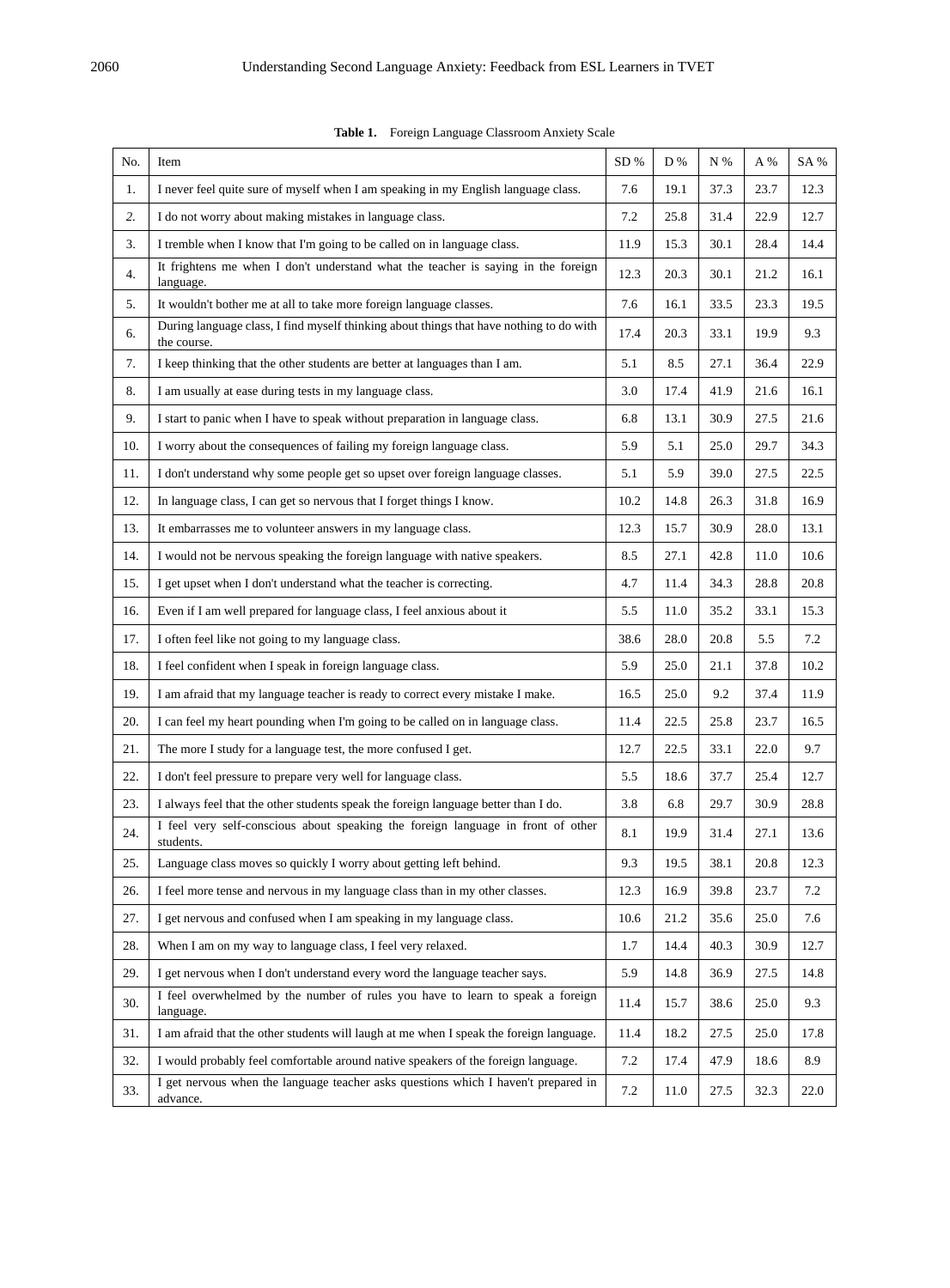## **3. Findings and Discussions**

The present study was designed to identify the factors that contribute to ESL learners' classroom anxiety. The items presented are reflective of communication apprehension, test-anxiety, and fear of negative evaluation in the second language classroom. Table 1 reports the responses to all the FLCAS items. The acronyms are SD for strongly disagree, D for disagree, N for neither agree nor disagree, A for agree, and SA for strongly agree. All the statements are indicative of foreign language anxiety.

Respondents who experienced anxiety in learning English as a second language endorsed FLCAS items to be indicative of speech anxiety such as "I start to panic when I have to speak without preparation in language class" (49.1%), "I feel very self-conscious about speaking the foreign language in front of other students" (40.7), and "I get nervous and confused when I am speaking in my language class" (32.6). They rejected statements such as "I feel confident when I speak in foreign language class" (48%). Horwitz et al. (1986) believed that anxious learners lapsing into deep self-consciousness when instructed to speak the foreign language in public is consistent with CA, whereby the learners fear that they will not entirely understand language input. Anxious learners endorsed statements such as "I get nervous when I don't understand what the teacher is saying in the foreign language" (37.3) and "I get nervous when I don't understand every word the language teacher says" (42.3). This finding concurs with the study by Horwitz et al. (1986) [25] that reports anxious learners' perception as follows: for them to comprehend the target language, they must understand every word that is spoken. These findings are also congruent with those of Rafek et al. (2014), Noor et al. (2015), and Aeni et al. (2017) [18,16,17], which indicate that speaking is the most stressful task in learning a second language.

Anxious learners responded to statements such as "I worry about the consequences of failing my foreign language class" (64%) and "I get nervous when the language teacher asks questions which I haven't prepared in advance" (54.3%), which proved that learners have test anxiety. Respondents rejected the statement "I am usually at ease during tests in my language class" with 20.4% disagreeing to the statement, whereas 41.9% of responders were unsure of their feelings. The findings in this study are therefore consistent with previous research. Aligned with the findings from Brady, Hard, and Gross (2018) [21], freshmen language learners (or in this case Communicative English course learners) were more prone to test anxiety than learners who are more familiar with the language tests (Workplace English course). Dordi Nejad et al. (2011) [20] were among the first to discover that new language learners had more anxiety toward tests and tasks than those of higher-level language learners.

Anxious students feared being less competent than other students or being negatively evaluated by the latter. They

reported the following: "I keep thinking that other students are better at languages than I am" (59.3%); "I always feel that the other students speak the foreign language better than I do" (59.7 %); "Language class moves so quickly, I worry about getting left behind" (33.1%); "It embarrasses me to volunteer answers in my language class" (41.1%); and "I am afraid that the other students will laugh at me when I speak the foreign language" (42.8%). Thus, they may skip class, over study, or seek refuge in the last row to avoid the humiliation or embarrassment of being called on to speak. This result is consistent with Tzoannopoulou (2016) [31], who indicated that learners' fears include receiving negative judgements, disapproval, making mistakes, and leaving unfavorable impressions on others.

Anxious students are afraid of committing mistakes in the foreign language. They endorsed the statement, "I am afraid that my language teacher is ready to correct every mistake I make" (49.3%) but disagreed with "I do not worry about making mistakes in language class" (33%). These students seemed to feel constantly tested and perceive every correction as a failure. Fear of negative evaluation has been proven a prominent factor in language anxiety (Amiri & Ghonsooly, 2015; Akkar & Ahouari-Idri, 2015; Gopang, Bughio & Pathan, 2018) [28,30,29]. They believed that constant negative evaluation from teachers and peers could lower learners' confidence and hinder them from improving their English proficiency.

# **4. Conclusions**

This study aimed at determining the factors affecting learners' language anxiety and subsequently indicated that the identified factors are aligned with the FLCAS of Horwitz, Horwitz, and Cope (1986) [1]. The model includes 1) communication apprehension, 2) test anxiety, and 3) fear of negative evaluation. TVET institution learners were affected by language anxiety as shown in the results and are proven to be anxious language learners. Respondents were often anxious about speaking, performing in front of others, and receiving negative feedback from teachers and peers. The following implications suggest how the study has been important to practice, subsequent research, and policy. The findings of this study could steer decisions about pedagogical interventions by ESL teachers in TVET institutions. By realizing the effects of students' reactions and responses in the classroom, teachers could possibly mitigate the ESL learners' anxiety. ESL learners could also rely on the findings to comprehend the causes of their language anxiety by going through the provoking statements of FLCAS. Doing so would enable them to identify their own learning strategies so as to handle their anxieties and subsequently, it results in a greater achievement in the language classroom. In order to investigate the causes of each factor in detail, future studies may include a series of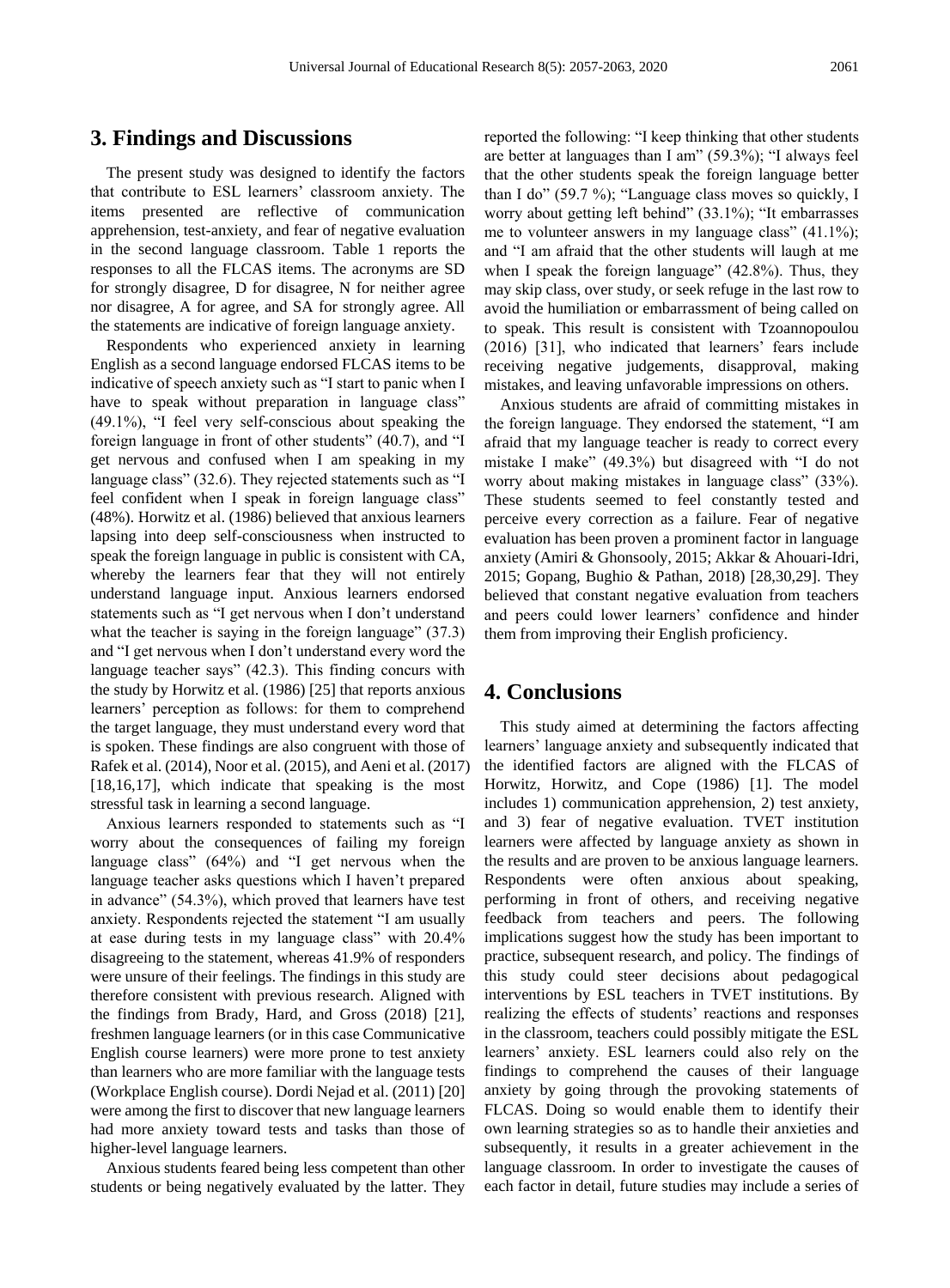classroom observation and achievement tests. The presentation of extrinsic rewards to successful oral presenters could also be studied if it can become a trigger to help increase ESL learners' achievement. Moreover, participation from TVET institution administration such as the Department of Polytechnic and Community Colleges (JPPKK), *Majlis Amanah Rakyat* (MARA) and the National Youth Training Institute (IKBN) may help to materialize solutions to manage language learning anxiety among learners through adequate enforcement of policies.

## **Acknowledgements**

Part of this work is supported by the Malaysian Ministry of Education Research Grant FRGS/1/2018/SS09/ UKM/02/1. We would also like to thank the Centre for Research and Instrumentation Management (CRIM) Universiti Kebangsaan Malaysia (UKM) for their endorsement of the project.

## **REFERENCES**

- [1] Horwitz, E. K., Horwitz, M. B., Cope, J. Foreign language classroom anxiety. The Modern language journal, 70(2), 125-132, 1986.
- [2] Spielberger, C. D., Gorsuch, R. L., Lushene, R., Vagg, P. R., Jacobs, G. A. Manual for the state-trait anxiety inventory. Palo Alto, 1983.
- [3] MacIntyre, P. D., Gardner, R. C. Anxiety and second language learning: Toward a theoretical clarification. Language learning, 39(2), 251-275, 1989.
- [4] Tuncer, M., Doğan, Y. Effect of foreign language classroom anxiety on Turkish university students' academic achievement in foreign language learning. Journal of Education and Training Studies, 3(6), 14-19, 2015.
- [5] Malaysia Education Blueprint. Ministry of Education Malaysia, 2015.
- [6] Abdullah, S., Majid, F. A. English language teaching challenges in Malaysia: Polytechnic lecturers' experience. World Applied Sciences Journal, 28(4), 540-547, 2013.
- [7] Sada, A. M., Mohd, Z. A., Adnan, A., Audu, R. Effects of problem-based learning in teaching and learning of technical and vocational education and training. International Journal of Scientific and Research Publications, 5(5), 1-3, 2015.
- [8] Sulaiman, G., Ambotang, A. S. The Role of Basic Vocational Education Towards Students Employability. International Journal of Vocational Education and Training Research, 3(1), 1, 2017.
- [9] Ismail, A., Abiddin, N. Z. Issues and challenges of Technical and Vocational Education and Training in Malaysia towards human capital development. Middle-East Journal of Scientific Research, 19(2), 7-11, 2014.
- [10] Tati, J. S., Paul, C., Golingi, L. B. ENGLISH LANGUAGE AMONG COMMUNITY COLLEGE LEARNERS: HOW CAN IT BE OVERCOME? PEOPLE: International Journal of Social Sciences, 2(3), 2016.
- [11] McCroskey, J. C. Oral communication apprehension: A summary of recent theory and research. Human communication research, 4(1), 78-96, 1977.
- [12] Gordon, E. M., Sarason, S. B. The relationship between" text anxiety" and" other anxieties". Journal of personality, 1955.
- [13] McCroskey, J. C., Daly, J. A., Sorensen, G. Personality correlates of communication apprehension: A research note. Human Communication Research, 2(4), 376-380, 1976.
- [14] Beatty, M. J., Pascual-Ferrá, P. Communication Apprehension. The International Encyclopedia of Interpersonal Communication, 1–9, 2015.
- [15] Saberirad, H., Ahmadi, H., Fakhrmohamadi, E., Sanei, S. Willingness to communicate, self-perceived communication competence and communication apprehension in L2 English: Effect of Iranian junior high school textbooks. Journal of productivity and development, 2(2), 73-79, 2016.
- [16] Noor, A. M., Rafek, M., Khalid, P. Z. M., Mohammad, R. Communication Apprehension in Language Learning: Is It Serious? International Journal of Arts & Sciences, 8(2), 311, 2015.
- [17] Aeni, N., Jabu, B., Rahman, M. A., Strid, J. E. English oral communication apprehension in students of Indonesian maritime. International Journal of English Linguistics, 7(4), 158-167, 2017.
- [18] Rafek, M. B., Ramli, N. H. L. B., Iksan, H. B., Harith, N. M., Abas, A. I. B. C. Gender and language: Communication apprehension in second language learning. Procedia-Social and Behavioral Sciences, 123, 90-96, 2017.
- [19] Wine, J. Test anxiety and direction of attention. Psychological bulletin, 76(2), 92, 1971.
- [20] DordiNejad, F. G., Hakimi, H., Ashouri, M., Dehghani, M., Zeinali, Z., Daghighi, M. S., & Bahrami, N. On the relationship between test anxiety and academic performance. Procedia-Social and Behavioral Sciences, 15, 3774-3778, 2011.
- [21] Brady, S. T., Hard, B. M., Gross, J. J. Reappraising test anxiety increases academic performance of first-year college students. Journal of Educational Psychology, 110(3), 395, 2018.
- [22] Cakici, D. The Correlation among EFL Learners' Test Anxiety, Foreign Language Anxiety and Language Achievement. English Language Teaching, 9(8), 190-203, 2016.
- [23] Thomas, C. L., Cassady, J. C., Heller, M. L. The influence of emotional intelligence, cognitive test anxiety, and coping strategies on undergraduate academic performance. Learning and Individual Differences, 55, 40-48, 2017.
- [24] Zwettler, C., Reiss, N., Rohrmann, S., Warnecke, I., Luka-Krausgrill, U., Van Dick, R. The relation between social identity and test anxiety in university students. Health psychology open, 5(2), 2018.